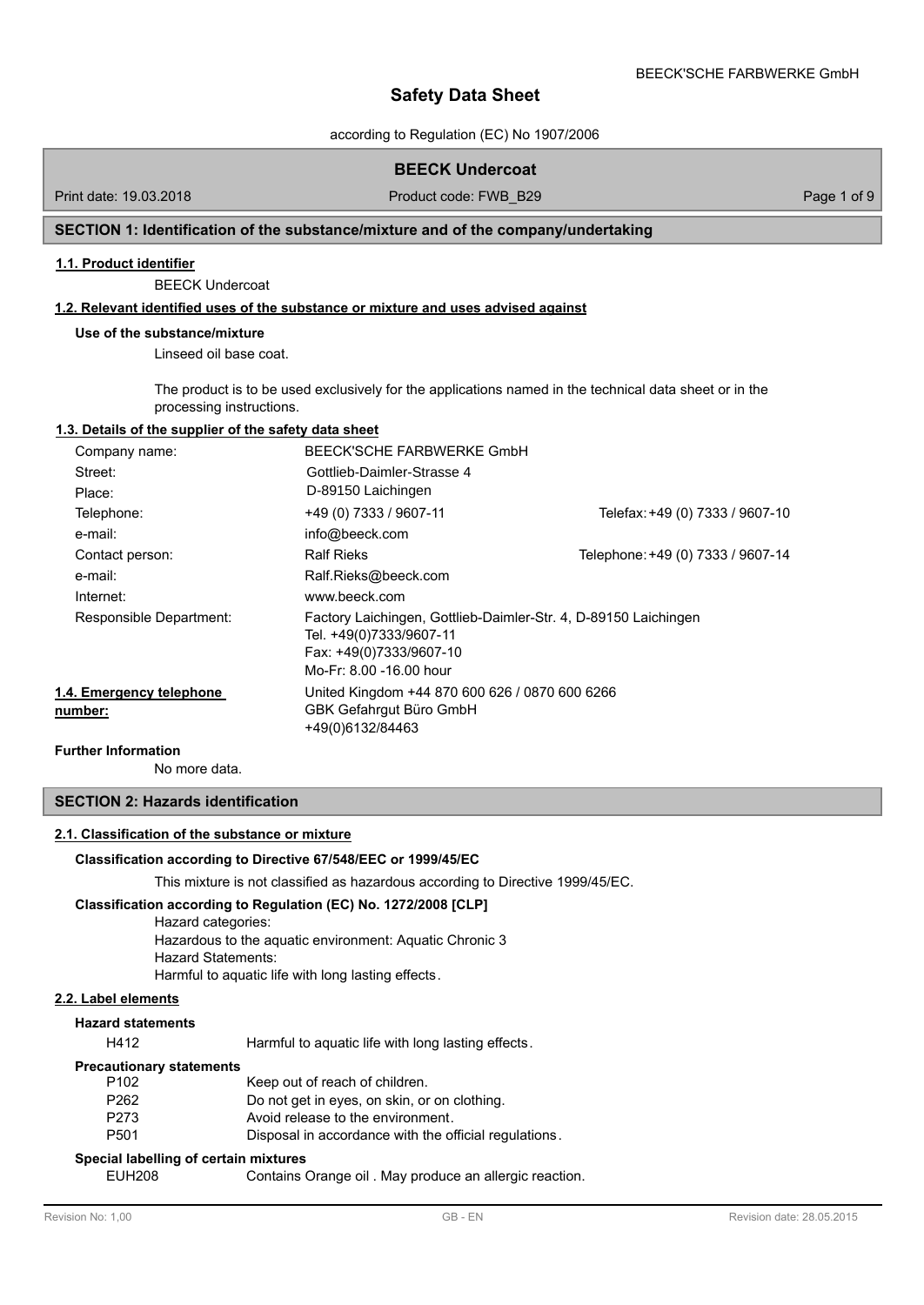according to Regulation (EC) No 1907/2006

**BEECK Undercoat**

Print date: 19.03.2018 **Product code: FWB\_B29** Page 2 of 9 Page 2 of 9

# **2.3. Other hazards**

May cause sensitisation of susceptible persons.

# **SECTION 3: Composition/information on ingredients**

# **3.2. Mixtures**

#### **Hazardous components**

| <b>EC No</b>     | Chemical name                                                                                                                                              | Quantity    |
|------------------|------------------------------------------------------------------------------------------------------------------------------------------------------------|-------------|
| CAS No           | Classification according to Directive 67/548/EEC                                                                                                           |             |
| Index No         | Classification according to Regulation (EC) No. 1272/2008 [CLP]                                                                                            |             |
| <b>REACH No</b>  |                                                                                                                                                            |             |
| 236-675-5        | <b>Titanium oxide</b>                                                                                                                                      | $25 - 30%$  |
| 13463-67-7       |                                                                                                                                                            |             |
|                  |                                                                                                                                                            |             |
| 271-369-5        | Hydrocarben, C11-C14, isoalkanes, cyclic < 2% aromatics                                                                                                    | $15 - 20%$  |
| 68551-19-9       | Xn - Harmful R65-66                                                                                                                                        |             |
|                  | Asp. Tox. 1; H304 EUH066                                                                                                                                   |             |
| 01-2119480162-45 |                                                                                                                                                            |             |
|                  | Calcium carbonate                                                                                                                                          | $5 - 10 \%$ |
| 1317-65-3        |                                                                                                                                                            |             |
|                  |                                                                                                                                                            |             |
| 271-366-9        | Isoalkanes, C10-13                                                                                                                                         | $1 - 5\%$   |
| 68551-17-7       | Xn - Harmful R65-66                                                                                                                                        |             |
|                  | Asp. Tox. 1; H304                                                                                                                                          |             |
| 265-150-3        | Naphtha, low boiling point, treated with hydrogen                                                                                                          | $1 - 5\%$   |
| 64742-48-9       | Xn - Harmful R65-66                                                                                                                                        |             |
|                  | Asp. Tox. 1; H304 EUH066                                                                                                                                   |             |
| 238-877-9        | Talcum                                                                                                                                                     | $1 - 5\%$   |
| 14807-96-6       |                                                                                                                                                            |             |
|                  |                                                                                                                                                            |             |
| 232-433-8        | Orange oil                                                                                                                                                 | < 1 %       |
| 8028-48-6        | Xn - Harmful, Xi - Irritant, N - Dangerous for the environment R10-38-43-50-53-65                                                                          |             |
|                  | Flam. Liq. 3, Skin Irrit. 2, Skin Sens. 1, Asp. Tox. 1, Aquatic Acute 1 (M-Factor = 1),<br>Aquatic Chronic 1 (M-Factor = 1); H226 H315 H317 H304 H400 H410 |             |
| 01-2119493353-35 |                                                                                                                                                            |             |

Full text of R-, H- and EUH-phrases: see section 16.

# **SECTION 4: First aid measures**

# **4.1. Description of first aid measures**

#### **General information**

Show this safety data sheet to the doctor in attendance. Never give anything by mouth to an unconscious person. Lay the affected person down and keep him still; If unconscious, place the person in the recovery position.

### **After inhalation**

Move to fresh air. Lay the affected person down, and keep her or him warm and calm. If symptoms persist, call a physician. In case of irregular breathing or respiratory arrest: Oxygen or artificial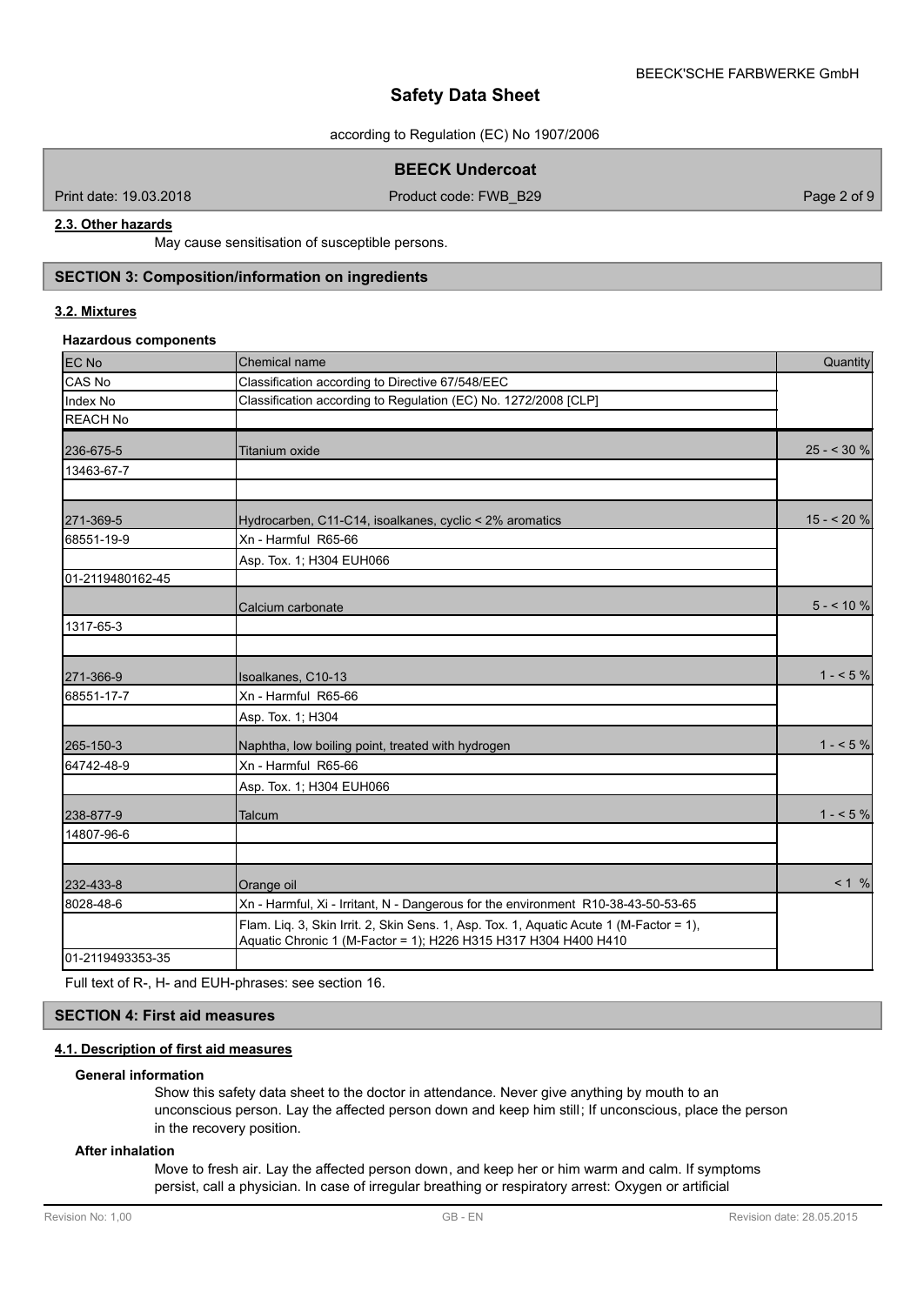according to Regulation (EC) No 1907/2006

### **BEECK Undercoat**

Print date: 19.03.2018 **Product code: FWB\_B29** Page 3 of 9

respiration, if needed.

#### **After contact with skin**

Wash contaminated skin areas thoroughly with soap and water. Remove soiled clothing. Do not use solvents or thinners. If skin irritation persists, call a physician.

#### **After contact with eyes**

Rinse with plenty of water immediately, also under the eyelids, for at least 15 minutes. Remove contact lenses, if applicable. Consult an ophthalmologist immediately.

#### **After ingestion**

Immediately give large quantities of water to drink. Do not induce vomiting.

In the event of spontaneous nausea and unconsciousness, keep the head back and bring the patient into the recovery position. Keep the respiratory tract open, prevent aspiration. Lay the affected person down, and keep her or him warm and calm. Consult a physician.

#### **4.2. Most important symptoms and effects, both acute and delayed**

May cause eye/skin irritation.

nausea, vomiting, cough, shortness of breath, abdominal pain.

# **4.3. Indication of any immediate medical attention and special treatment needed**

#### Symptomatic treatment (decontamination and vital functions).

#### **SECTION 5: Firefighting measures**

#### **5.1. Extinguishing media**

#### **Suitable extinguishing media**

carbon dioxide (CO2), foam, sprayed water stream or dry powder.

### **Unsuitable extinguishing media**

Do not use a solid water stream as it may scatter and spread fire.

#### **5.2. Special hazards arising from the substance or mixture**

The release of the following substances is possible in a fire: carbon dioxide (CO2), carbon monoxide

#### (CO), smoke, nitrogen oxides (NOx).

The inhalation of hazardous decomposition products may cause serious health damage.

# **5.3. Advice for firefighters**

Wear self-contained breathing apparatus for fire fighting, if necessary.

#### **Additional information**

The combustion gases are partially condensed with the water used to extinguish the fire and end up as a contaminant in this water.

Do not let product enter drains.

#### **SECTION 6: Accidental release measures**

#### **6.1. Personal precautions, protective equipment and emergency procedures**

Evacuate personnel to a safe area. Provide good ventilation. Do not breathe in vapours and mist. Use personal protective equipment.

Slipping hazard due to leakage. Avoid bringing product in contact with the skin.

# **6.2. Environmental precautions**

May not end up in waste water or open waters. Entry into rivers or surface water is to be prevented by the erection of barriers made of sand or earth or by other suitable barriers. Contact the responsible authority immediately if the product ends up in the soil, a body of water, or the sewer system.

#### **6.3. Methods and material for containment and cleaning up**

Soak up with inert absorbent material (e.g. sand, silica gel, acid binder, universal binder). Dispose of as described in section 13. After cleaning, flush away traces with water.

### **6.4. Reference to other sections**

See section 8, 13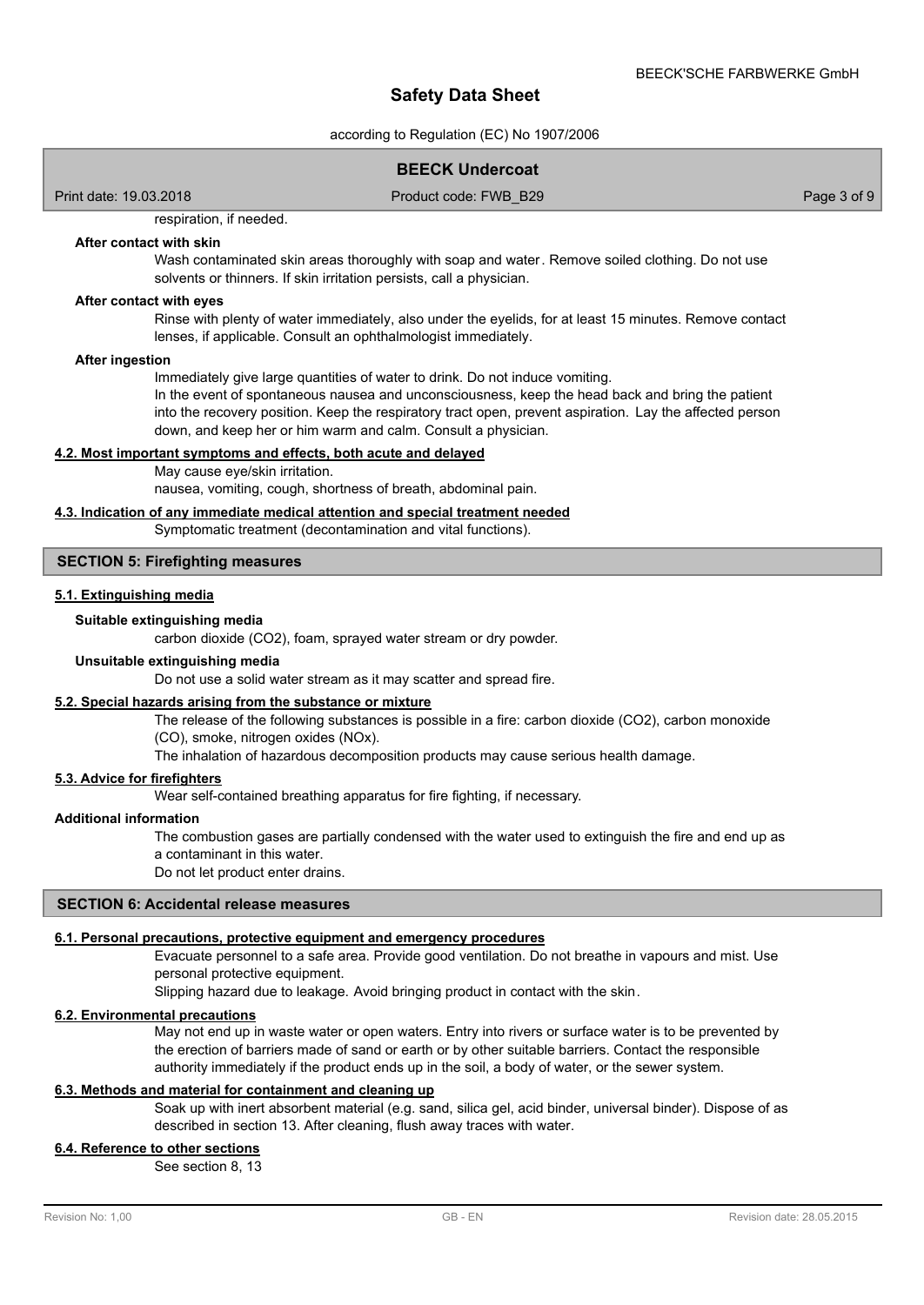according to Regulation (EC) No 1907/2006

# **BEECK Undercoat**

Print date: 19.03.2018 **Product code: FWB\_B29** Page 4 of 9

## **SECTION 7: Handling and storage**

### **7.1. Precautions for safe handling**

#### **Advice on safe handling**

Provide sufficient air exchange and/or exhaust in work rooms. Containers keep tightly closed. Avoid contact with skin and eyes.

The further treatment / removal of coatings by grinding, burning, etc. may create hazardous dust and/or vapour.

Do not breathe vapours/dust. When using, do not eat, drink, or smoke.

Suitable protective equipment: See section 8.

### **Advice on protection against fire and explosion**

Cleaning cloths, paper or other materials that are used for absorption can become a potential fire hazard. Collect and safely dispose in closed, non-flammable containers after use.

#### **Further information on handling**

Comply with the health and safety at work laws. Handle, store and transport in compliance with local regulations and in labelled containers that are suitable for this product.

# **7.2. Conditions for safe storage, including any incompatibilities**

#### **Requirements for storage rooms and vessels**

Store in compliance with the local regulations. Store sealed in the original container. Keep in a dry, cool place. Protect from freezing.

#### **Advice on storage compatibility**

Do not store near acids.

# **Further information on storage conditions**

Smoking in the storage rooms is forbidden. Entry by unauthorized individuals is forbidden. Keep at temperatures between 5°C and 25°C. Already opened containers should be closed thoroughly and should be stored upright in order to prevent leakage.

#### **7.3. Specific end use(s)**

No data available.

#### **SECTION 8: Exposure controls/personal protection**

#### **8.1. Control parameters**

#### **Exposure limits (EH40)**

| Substance                     |  |     | Category          | Origin     |
|-------------------------------|--|-----|-------------------|------------|
| Calcium carbonate, respirable |  |     | TWA $(8 h)$       | <b>WEL</b> |
|                               |  |     | STEL (15 min)     | <b>WEL</b> |
| Talc respirable dust          |  |     | TWA $(8 h)$       | WEL        |
|                               |  |     | STEL (15 min)     | WEL        |
| Titanium dioxide, respirable  |  |     | TWA $(8 h)$       | <b>WEL</b> |
|                               |  |     | STEL (15 min)     | WEL        |
|                               |  | ppm | mq/m <sup>3</sup> | fibres/ml  |

### **8.2. Exposure controls**

# **Appropriate engineering controls**

Ensure adequate ventilation, especially in confined areas. This can be achieved by local or space exhaust. If this is not sufficient, in order to hold the solvent vapour concentration lower than the occupational exposure limit an approved respiratory protection apparatus must be worn.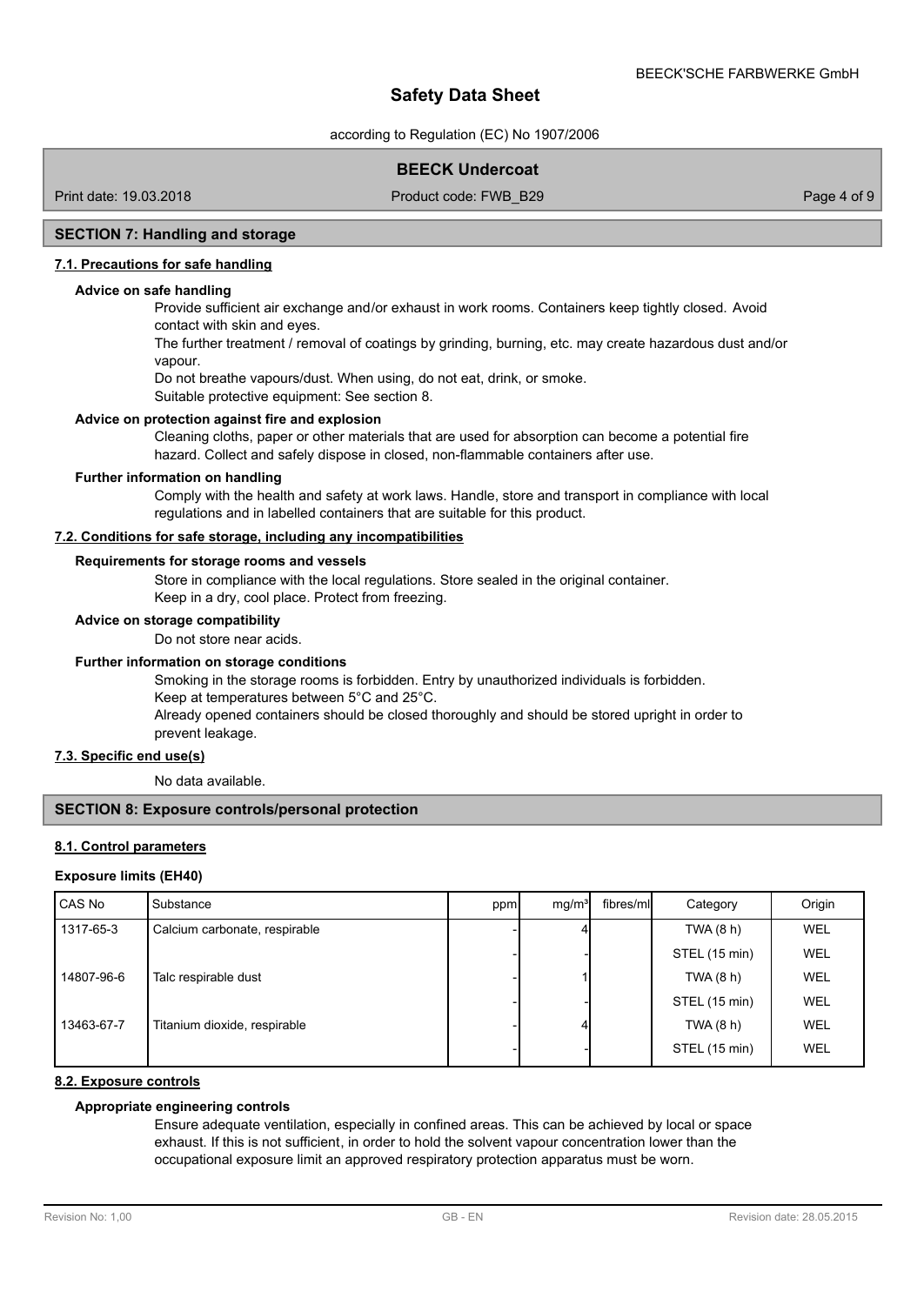according to Regulation (EC) No 1907/2006

### **BEECK Undercoat**

Print date: 19.03.2018 **Product code: FWB\_B29** Page 5 of 9

### **Protective and hygiene measures**

Avoid contact with skin and eyes. Do not breathe in vapours or spray mist. Remove and wash contaminated clothing before re-use. Do not eat, drink, smoke or take snuff at work. Wash hands before breaks and immediately after handling the product. Keep away from food, drink and animal food stuffs.

#### **Eye/face protection**

Safety glasses at risk of splashing. Safety glasses with side-shields.

Eye wash.

# **Hand protection**

Protective gloves.

The manufacturer recommends the following glove materials: PVC- or rubber gloves. Safety gloves should be selected for the actual conditions of use and in accordance with the instructions for use provided by the manufacturer.

Preventive skin protection: skin protection cream.

#### **Skin protection**

Impervious clothing, boots, apron, protective gloves. Take off all contaminated clothing immediately. Wash contaminated skin areas thoroughly with soap and water.

#### **Respiratory protection**

When workers are facing concentrations above the exposure limit, they must use appropriate certified respirators. In order to avoid inhalation of spray-mist and sanding dust, all spraying and sanding must be done wearing adequate respirator.

#### **Environmental exposure controls**

Do not flush into surface water or sanitary sewer system.

#### **SECTION 9: Physical and chemical properties**

# **9.1. Information on basic physical and chemical properties**

| Physical state:                                   | liquid |                          |
|---------------------------------------------------|--------|--------------------------|
| Colour:                                           | white  |                          |
| Odour:                                            | mild   |                          |
|                                                   |        | <b>Test method</b>       |
| pH-Value:                                         |        | n.a.                     |
| Changes in the physical state                     |        |                          |
| Melting point:                                    |        | No data available.       |
| Initial boiling point and boiling range:          |        | No data available.       |
| Sublimation point:                                |        | No data available.       |
| Softening point:                                  |        | No data available.       |
| Flash point:                                      |        | >61 °C                   |
| <b>Explosive properties</b><br>No data available. |        |                          |
| Lower explosion limits:                           |        | No data available.       |
| Upper explosion limits:                           |        | No data available.       |
| <b>Auto-ignition temperature</b>                  |        |                          |
| Solid:                                            |        | No data available.       |
| Decomposition temperature:                        |        | No data available.       |
| Vapour pressure:                                  |        | No data available.       |
| Density:                                          |        | $1,36$ g/cm <sup>3</sup> |
|                                                   |        |                          |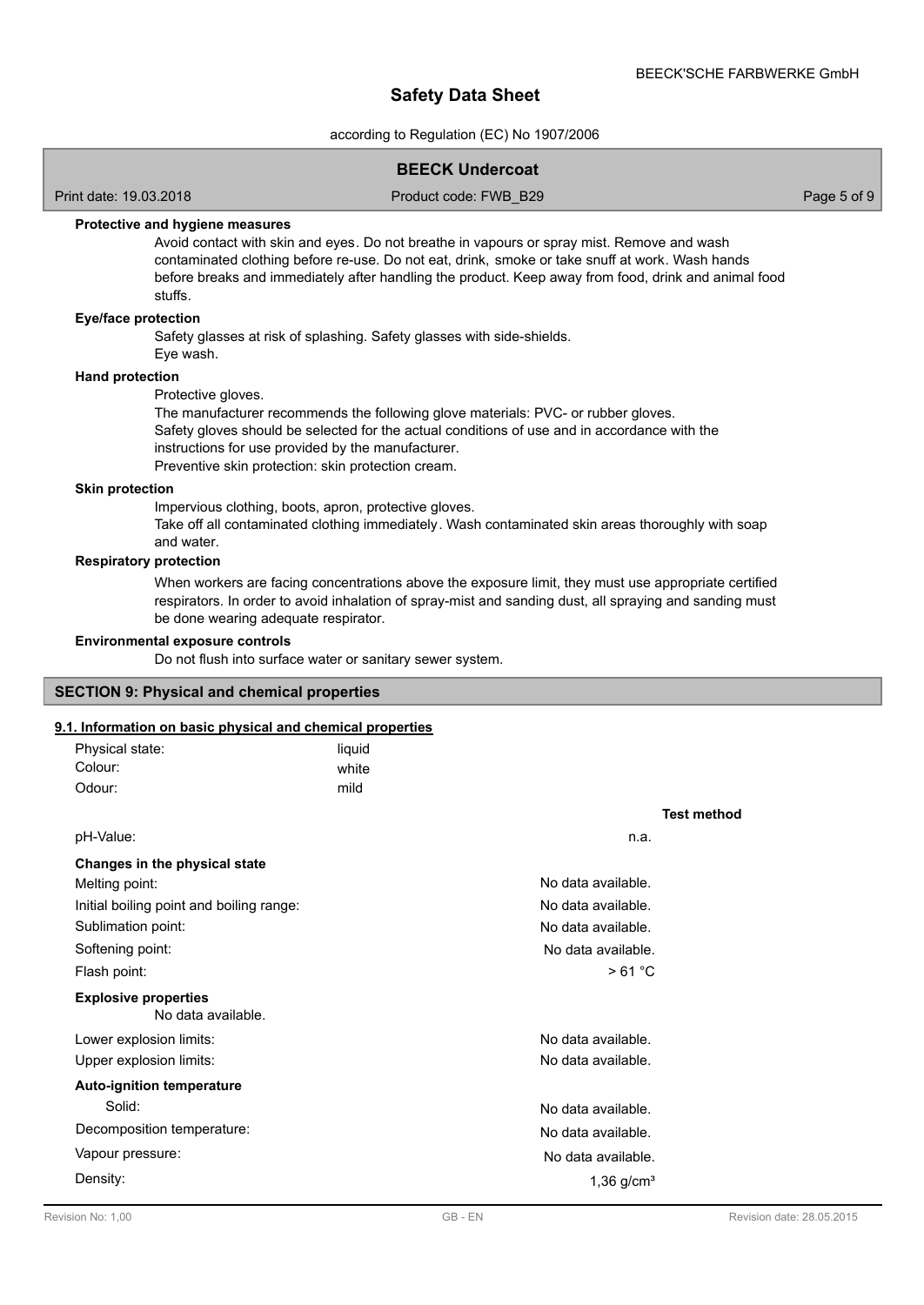according to Regulation (EC) No 1907/2006

|                                              |                                                                                                         |        | $acc$ or $m$ ights $\alpha$ in $\alpha$ is $\alpha$ is $\alpha$ is $\alpha$ is $\alpha$ is a set of $\alpha$ is a set of $\alpha$ is a set of $\alpha$ is a set of $\alpha$ is a set of $\alpha$ is a set of $\alpha$ is a set of $\alpha$ is a set of $\alpha$ is a set of $\alpha$ is a s |                    |             |
|----------------------------------------------|---------------------------------------------------------------------------------------------------------|--------|---------------------------------------------------------------------------------------------------------------------------------------------------------------------------------------------------------------------------------------------------------------------------------------------|--------------------|-------------|
|                                              |                                                                                                         |        | <b>BEECK Undercoat</b>                                                                                                                                                                                                                                                                      |                    |             |
| Print date: 19.03.2018                       |                                                                                                         |        | Product code: FWB_B29                                                                                                                                                                                                                                                                       |                    | Page 6 of 9 |
| Water solubility:                            |                                                                                                         |        |                                                                                                                                                                                                                                                                                             | No data available. |             |
|                                              | Solubility in other solvents<br>No data available.                                                      |        |                                                                                                                                                                                                                                                                                             |                    |             |
| Partition coefficient:<br>No data available. |                                                                                                         |        |                                                                                                                                                                                                                                                                                             |                    |             |
| Flow time:                                   |                                                                                                         |        |                                                                                                                                                                                                                                                                                             | 140 s / 3 mm       |             |
| 9.2. Other information                       |                                                                                                         |        |                                                                                                                                                                                                                                                                                             |                    |             |
| Solid content:                               |                                                                                                         |        |                                                                                                                                                                                                                                                                                             | No data available. |             |
| No data available.                           |                                                                                                         |        |                                                                                                                                                                                                                                                                                             |                    |             |
|                                              | <b>SECTION 10: Stability and reactivity</b>                                                             |        |                                                                                                                                                                                                                                                                                             |                    |             |
| 10.1. Reactivity                             |                                                                                                         |        |                                                                                                                                                                                                                                                                                             |                    |             |
|                                              | No data available.                                                                                      |        |                                                                                                                                                                                                                                                                                             |                    |             |
| 10.2. Chemical stability                     |                                                                                                         |        |                                                                                                                                                                                                                                                                                             |                    |             |
|                                              | Stable under proper storage and handling.                                                               |        |                                                                                                                                                                                                                                                                                             |                    |             |
|                                              | 10.3. Possibility of hazardous reactions                                                                |        |                                                                                                                                                                                                                                                                                             |                    |             |
|                                              | No dangerous reactions occur under normal storage conditions and in normal use. Does not<br>polymerize. |        |                                                                                                                                                                                                                                                                                             |                    |             |
| 10.4. Conditions to avoid                    |                                                                                                         |        |                                                                                                                                                                                                                                                                                             |                    |             |
|                                              | None under normal use.                                                                                  |        |                                                                                                                                                                                                                                                                                             |                    |             |
| 10.5. Incompatible materials                 |                                                                                                         |        |                                                                                                                                                                                                                                                                                             |                    |             |
|                                              | strong oxidizers; strong acids                                                                          |        |                                                                                                                                                                                                                                                                                             |                    |             |
|                                              | 10.6. Hazardous decomposition products<br>No decomposition if stored and applied as directed.           |        |                                                                                                                                                                                                                                                                                             |                    |             |
|                                              |                                                                                                         |        |                                                                                                                                                                                                                                                                                             |                    |             |
|                                              | <b>SECTION 11: Toxicological information</b>                                                            |        |                                                                                                                                                                                                                                                                                             |                    |             |
|                                              | 11.1. Information on toxicological effects                                                              |        |                                                                                                                                                                                                                                                                                             |                    |             |
| <b>Acute toxicity</b>                        |                                                                                                         |        |                                                                                                                                                                                                                                                                                             |                    |             |
| No data is available on the product itself.  |                                                                                                         |        |                                                                                                                                                                                                                                                                                             |                    |             |
| CAS No                                       | Chemical name                                                                                           |        |                                                                                                                                                                                                                                                                                             |                    |             |
|                                              | Exposure routes                                                                                         | Method | Dose                                                                                                                                                                                                                                                                                        | Species            | Source      |
| 13463-67-7                                   | Titanium oxide                                                                                          |        |                                                                                                                                                                                                                                                                                             |                    |             |
|                                              | oral                                                                                                    | LD50   | >5000 mg/kg                                                                                                                                                                                                                                                                                 | rat                | OECD 425    |
|                                              | dermal                                                                                                  | LD50   | >5000 mg/kg                                                                                                                                                                                                                                                                                 | rabbit             |             |
|                                              | inhalative (4 h) aerosol                                                                                | LC50   | $>6,8$ mg/l                                                                                                                                                                                                                                                                                 | rat                |             |
| 68551-19-9                                   | Hydrocarben, C11-C14, isoalkanes, cyclic < 2% aromatics                                                 |        |                                                                                                                                                                                                                                                                                             |                    |             |
|                                              | oral                                                                                                    | LD50   | > 5000 mg/kg                                                                                                                                                                                                                                                                                | rat                |             |
|                                              | dermal                                                                                                  | LD50   | > 5000 mg/kg                                                                                                                                                                                                                                                                                | rabbit             |             |

# **SECTION 12: Ecological information**

1317-65-3 Calcium carbonate

# **12.1. Toxicity**

inhalative vapour  $\begin{vmatrix} \text{LC50} \\ \text{LC50} \end{vmatrix}$  > 5000 mg/l rat

 $\begin{array}{ccc} \text{d} & \text{d} \\ \text{d} & \text{d} \end{array}$   $\begin{array}{ccc} \text{d} & \text{d} \\ \text{d} & \text{d} \end{array}$   $\begin{array}{ccc} \text{d} & \text{d} \\ \text{d} & \text{d} \end{array}$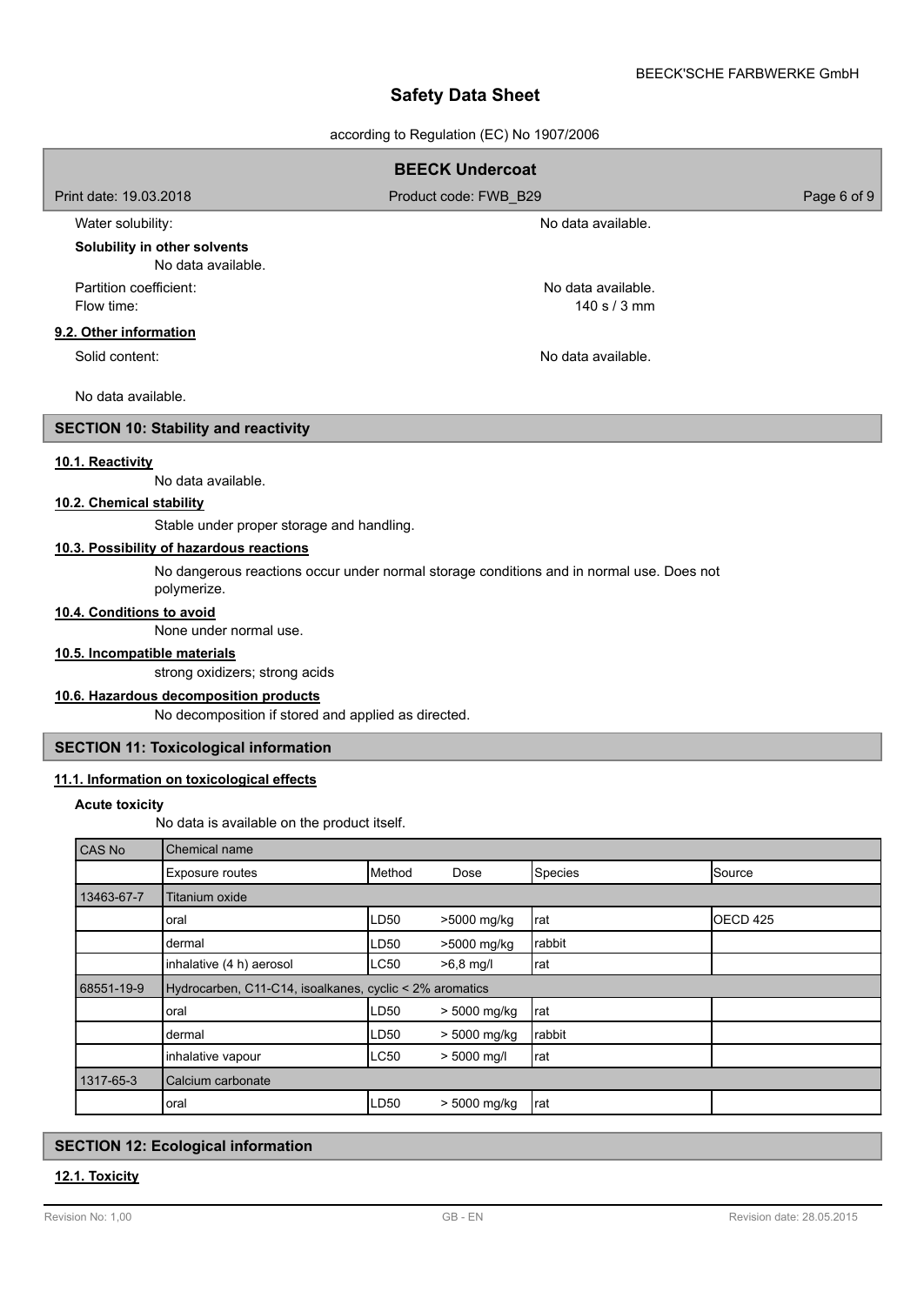#### according to Regulation (EC) No 1907/2006

# **BEECK Undercoat**

Print date: 19.03.2018 **Product code: FWB\_B29** Page 7 of 9 Page 7 of 9

# No data is available on the product itself.

| CAS No     | Chemical name            |                   |                   |  |                                            |                     |  |  |  |
|------------|--------------------------|-------------------|-------------------|--|--------------------------------------------|---------------------|--|--|--|
|            | Aquatic toxicity         | Method            | Dose              |  | $[h]   [d]$ Species                        | Source              |  |  |  |
| 13463-67-7 | Titanium oxide           |                   |                   |  |                                            |                     |  |  |  |
|            | Acute fish toxicity      | <b>LC50</b>       | >1000 mg/l        |  | 96 h Pimephales promelas                   |                     |  |  |  |
|            | Acute algae toxicity     | ErC <sub>50</sub> | $16 \text{ mg/l}$ |  | <b>Pseudokirchneriella</b><br>subcapitata  |                     |  |  |  |
|            | Acute crustacea toxicity | <b>EC50</b>       | $>100$ mg/l       |  | 48 h Daphnia magna                         | OECD <sub>202</sub> |  |  |  |
| 1317-65-3  | Calcium carbonate        |                   |                   |  |                                            |                     |  |  |  |
|            | Acute fish toxicity      | <b>LC50</b>       | >10000 mg/l       |  | 96 hRainbow trout<br>(Oncorhynchus mykiss) |                     |  |  |  |
|            | Acute algae toxicity     | ErC <sub>50</sub> | $>200$ mg/l       |  | 72 h Desmodesmus subspicatus               |                     |  |  |  |
|            | Acute crustacea toxicity | EC50              | $>1000$ mg/l      |  | 48 h Daphnia magna                         |                     |  |  |  |

# **12.2. Persistence and degradability**

No data available.

# **12.3. Bioaccumulative potential**

No data available.

# **12.4. Mobility in soil**

No data available.

#### **12.5. Results of PBT and vPvB assessment**

No data available.

#### **12.6. Other adverse effects**

No data available.

#### **Further information**

Do not flush into surface water or sanitary sewer system. Do not allow material to contaminate ground water system.

# **SECTION 13: Disposal considerations**

#### **13.1. Waste treatment methods**

#### **Advice on disposal**

Disposal in accordance with the official regulations.

Do not flush into surface water or sanitary sewer system. Offer surplus and non-recyclable solutions to a licensed disposal company.

#### **Waste disposal number of waste from residues/unused products**

080112 WASTES FROM THE MANUFACTURE, FORMULATION, SUPPLY AND USE (MFSU) OF COATINGS (PAINTS, VARNISHES AND VITREOUS ENAMELS), ADHESIVES, SEALANTS AND PRINTING INKS; wastes from MFSU and removal of paint and varnish; waste paint and varnish other than those mentioned in 08 01 11

#### **Waste disposal number of used product**

WASTES FROM THE MANUFACTURE, FORMULATION, SUPPLY AND USE (MFSU) OF COATINGS (PAINTS, VARNISHES AND VITREOUS ENAMELS), ADHESIVES, SEALANTS AND PRINTING INKS; wastes from MFSU and removal of paint and varnish; waste paint and varnish other than those mentioned in 08 01 11 080112

# **Contaminated packaging**

Packaging can be sent for recycling after being emptied and cleaned. If recycling is not practicable, dispose of in compliance with the official regulations and the Environmental Protection (Duty of Care) Regulations 1991.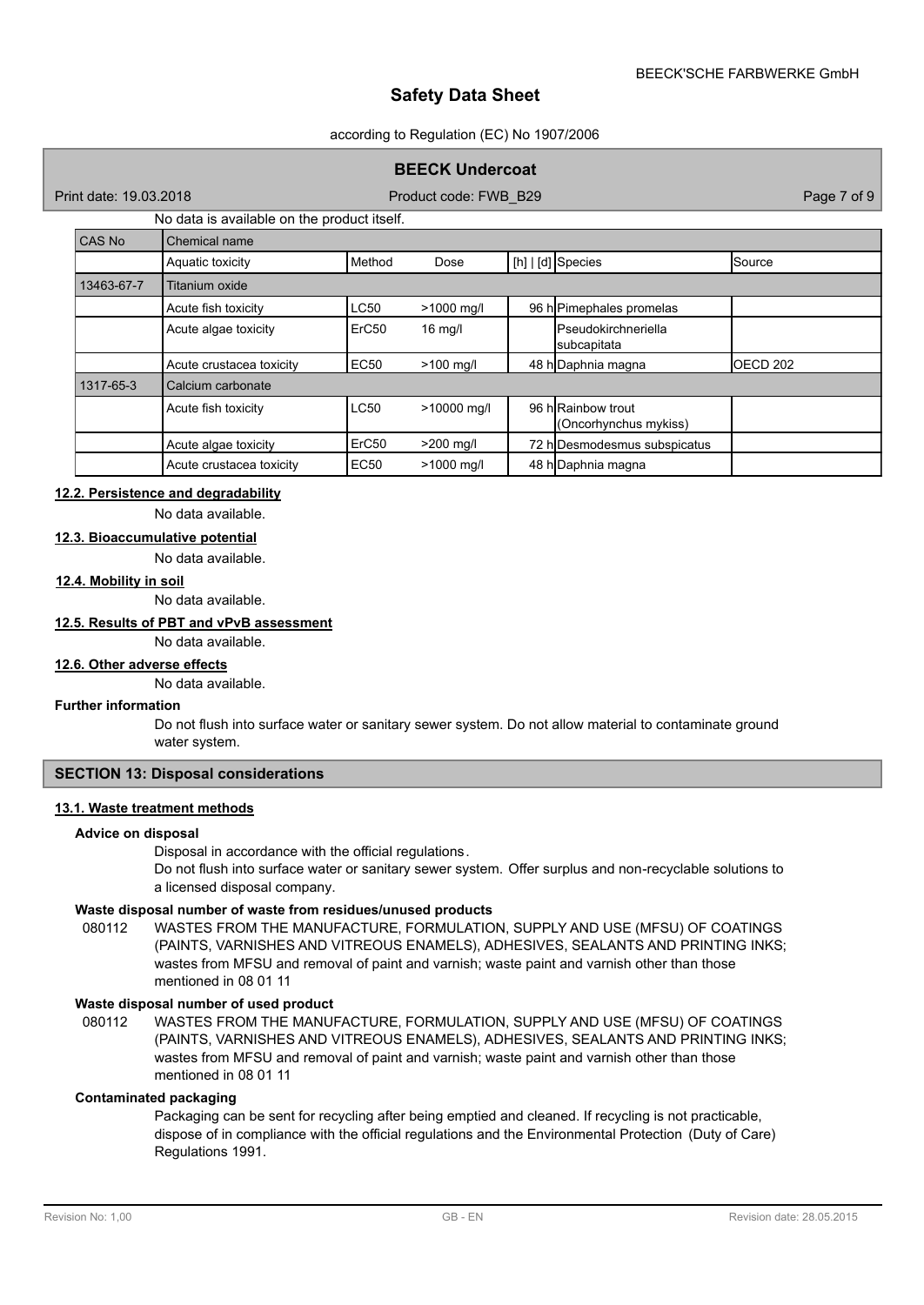according to Regulation (EC) No 1907/2006

# **BEECK Undercoat**

Print date: 19.03.2018 **Product code: FWB\_B29** Page 8 of 9

#### **SECTION 14: Transport information**

# **Land transport (ADR/RID)**

#### **Other applicable information (land transport)**

Not classified as dangerous regarding transport regulations.

#### **Inland waterways transport (ADN)**

#### **Other applicable information (inland waterways transport)**

Not classified as dangerous regarding transport regulations.

### **Marine transport (IMDG)**

# **Other applicable information (marine transport)**

Not classified as dangerous regarding transport regulations.

# **Air transport (ICAO)**

# **Other applicable information (air transport)**

Not classified as dangerous regarding transport regulations.

# **14.6. Special precautions for user**

No data available.

#### **14.7. Transport in bulk according to Annex II of MARPOL73/78 and the IBC Code**

No data available.

# **SECTION 15: Regulatory information**

# **15.1. Safety, health and environmental regulations/legislation specific for the substance or mixture**

#### **EU regulatory information**

2004/42/EC (VOC):

The EU limit value for this product (product category: II.A d, Lb) in ready to use form is max 300 g/litre of VOC. The VOC content of this product in ready to use form is max 300 g/l

### **Additional information**

No Substances of Very High Concern (SVHC) according REACH Articel 57.

# **National regulatory information**

Water contaminating class (D): 1 - slightly water contaminating

# **15.2. Chemical safety assessment**

Chemical safety assessments for substances in this mixture were not carried out.

# **SECTION 16: Other information**

#### **Abbreviations and acronyms**

- n.a. = not applicable
- n.d. = not determined
- n.d.a. = no data available

#### **Relevant R-phrases (Number and full text)**

- 10 Flammable.
- 38 Irritating to skin.
- 43 May cause sensitisation by skin contact.
- 50 Very toxic to aquatic organisms.
- 53 May cause long-term adverse effects in the aquatic environment.
- 65 Harmful: may cause lung damage if swallowed.
- 66 Repeated exposure may cause skin dryness or cracking.

# **Relevant H- and EUH-phrases (Number and full text)**

H226 Flammable liquid and vapour.